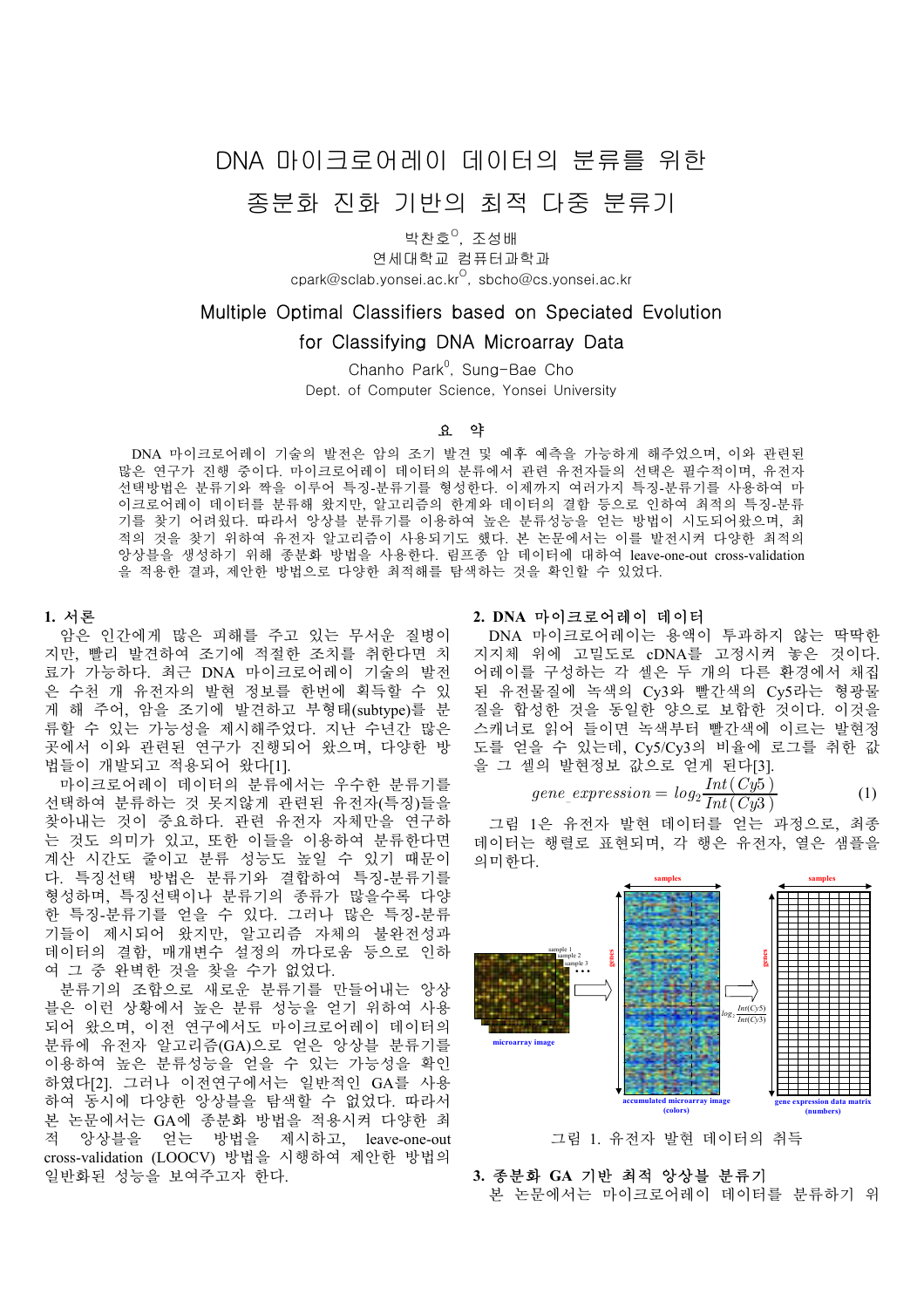한 최적의 앙상블을 찾기 위한 방법으로 그림 2와 같은 방법을 제안한다. 먼저 유전자 발현 데이터로부터 8개의 특징선택과 6개의 분류 과정을 거쳐 총 48개의 특징-분 류기를 구성한 후, 종분화 GA를 이용하여 이들의 조합 중 최고의 성능을 보이는 것들을 탐색해나간다. 제안한 방법의 검증을 위하여 매번 다른 테스트 데이터에 적용 시키는 LOOCV 방법을 시행한다.



그림 2. 제안하는 방법

# **3.1** 특징선택 및 분류기

본 논문에서는 여러 가지 분야에서 사용되고 있는 총 8가지 특징선택 방법과 6가지 분류기를 사용하였다. 특 징선택 방법으로는 상관계수 기반의 피어슨 상관계수 (**PC**)와 스피어맨 상관계수(**SC**), 유사도 기반의 유클리드 거리(**ED**)와 코사인 계수(**CC**), 정보이론 기반의 정보이득 (**IG**), 상호정보(**MI**), 신호 대 잡음 비(**SN**), 그리고 특징들 의 선형조합으로 새로운 특징을 구성하는 주성분분석 (**PCA**)를 사용하였고, 분류기로는 다층신경망(**MLP**), 구조 적응자기조직화지도(**SASOM**), 선형 커널함수를 사용한 SVM(**SVM(L)**), RBF 커널함수를 사용한 SVM(**SVM(R)**), 코사인 계수를 사용한 k-최근접 이웃(**KNN(C)**), 피어슨 계수를 사용한 k-최근접 이웃(**KNN(P)**)을 사용하였다.

#### **3.2** 앙상블 분류기

일반적으로 앙상블의 분류 결과는 참여하는 분류기들 에 비하여 높은 정확률을 내는 것으로 알려져 있다. 참 여하는 분류기들의 성능이 양호하며 서로 다른 샘플에 대하여 잘못 분류를 하는 경우 더욱 좋은 앙상블 분류기 를 얻을 수 있다는 것이 이론적으로나 실험적으로 증명 되었다[4]. 따라서 분류기간에 서로 보완적인 것들을 찾 아내어 그들을 결합하는 것이 필요하다. 48개의 특징-분 류기의 조합을 통하여 얻을 수 있는 앙상블의 수는 2\*\*가 지나 되기 때문에, 개별 특징-분류기 자체에 비하여 좋은 분류기가 존재할 가능성이 크다.

다양한 결합방법들이 존재하지만, 본 논문에서는 이진 분류 문제에 간단하게 적용시킬 수 있는 투표결합 방법 을 이용하여 앙상블 분류기를 구성하였다. 투표결합은 앙상블에 참여하는 분류기들의 출력의 다수결로 분류결 과를 결정하는 방법이다.

## **3.3** 종분화 **GA**를 이용한 앙상블 탐색

단일해가 존재하고 해공간이 복잡하지 않은 경우 일반 적인 GA는 해를 빠르고 정확하게 찾아주는 장점이 있다. 하지만 다중해 문제에서 표준 GA는 쉽게 지역해에 빠지 는 단점이 있다. 그러한 문제를 해결하기 위하여 GA에 종분화 방법을 적용시키는 방법이 고안되었다[5]. 마이크 로어레이 데이터의 분류를 위한 최적앙상블의 탐색문제

도, 최적의 앙상블이 하나만 존재하는 것이 아니므로 다 중해 문제라고 볼 수 있기 때문에 표준 GA 보다는 종분 화 방법을 적용시켜 동시에 다양한 해를 탐색하도록 하 는 것이 더욱 효과적이다. 본 논문에서는 두 가지 대표 적인 종분화 기법인 적합도 공유와 결정적 크라우딩 방 법을 사용하여 최적의 앙상블을 탐색하였다[5].

적합도 공유는 공유반경 안쪽의 유사한 개체들의 적합 도를 낮추어 해가 한쪽으로 쏠리는 현상을 방지해주는 기법이며, 공유 적합도 *sfi*는 원래의 적합도 *fi*와 근처 개 체들의 영향을 나타내는 *mi*에 의하여 식 (2)와 같이 표현 된다.

$$
sf_i = \frac{f_i}{m_i} \tag{2}
$$

*mi*는 공유함수 *sh*의 합으로 표현되며, *sh*는 공유 반경 이 *S*인 경우, 다음과 같이 구할 수 있다.

$$
sh(d_{ij}) = \begin{cases} 1 - \left(\frac{d_{ij}}{\sigma_s}\right)^{\alpha}, & \text{for } 0 \le d_{ij} < \sigma_s \\ 0, & \text{for } d_{ij} \ge \sigma_s \end{cases}
$$
 (3)

결정적 크라우딩은 높은 적합도와 개체의 다양성을 동 시에 유지시키는 전략이며, 그림 3의 과정으로 진행된다.

| <b>Input</b> : $g$ - number of generations to run, $s$ - population size<br><b>Output</b> : $P(g)$ - the final population |
|---------------------------------------------------------------------------------------------------------------------------|
| $P(0) \leftarrow$ initialize()                                                                                            |
| for $t \leftarrow 1$ to g do                                                                                              |
| $P(t) \leftarrow \text{shuffle}(P(t-1))$                                                                                  |
| for $i \leftarrow 0$ to $s/2$ -1 do                                                                                       |
| $p_1 \leftarrow a_{2i+1}(t)$                                                                                              |
| $p_2 \leftarrow a_{2i+2}(t)$                                                                                              |
| $\{c1, c2\} \leftarrow$ recombination(p1, p2)                                                                             |
| $c_1' \leftarrow \text{mutate}(c_1)$                                                                                      |
| $c_2' \leftarrow \text{mutate}(c_2)$                                                                                      |
| $if [d(p_1,c_1')+d(p_2,c_2')] \leq [d(p_1,c_2')+d(p_2,c_1')]$ then                                                        |
| if $F(c_1) > F(p_1)$ then $a_{2i+1}(t) \leftarrow c_1$ ' fi                                                               |
| if $F(c_2) > F(p_2)$ then $a_{2i+2}(t) \leftarrow c_2$ fi                                                                 |
| else                                                                                                                      |
| if $F(c_2') > F(p_1)$ then $a_{2i+1}(t) \leftarrow c_2'$ fi                                                               |
| if $F(c_1') > F(p_2)$ then $a_{2i+1}(t) \leftarrow c_1'$ fi                                                               |
| fi                                                                                                                        |
| od<br>od                                                                                                                  |
|                                                                                                                           |

그림 3. 결정적 크라우딩의 의사코드

 GA에서 염색체는 48비트로 구성되어 있으며, 각 비트 는 대응하는 특징-분류기의 앙상블 참여여부를 나타낸다. 초기 집단은 각각의 종분화 방법에 의하여 원하는 적합 도에 도달하거나 일정 세대가 지날 때까지 진화과정을 반복하며 최적의 앙상블을 탐색해 나간다.

# **4.** 실험 및 결과

#### **4.1** 실험 환경

본 논문에서는 제안한 방법의 성능을 알아보기 위하여 림프종 데이터(http://genome-www.stanford.edu/lymphoma)를 대상으로 적용시켰다. 이 데이터는 47개의 샘플로 구성